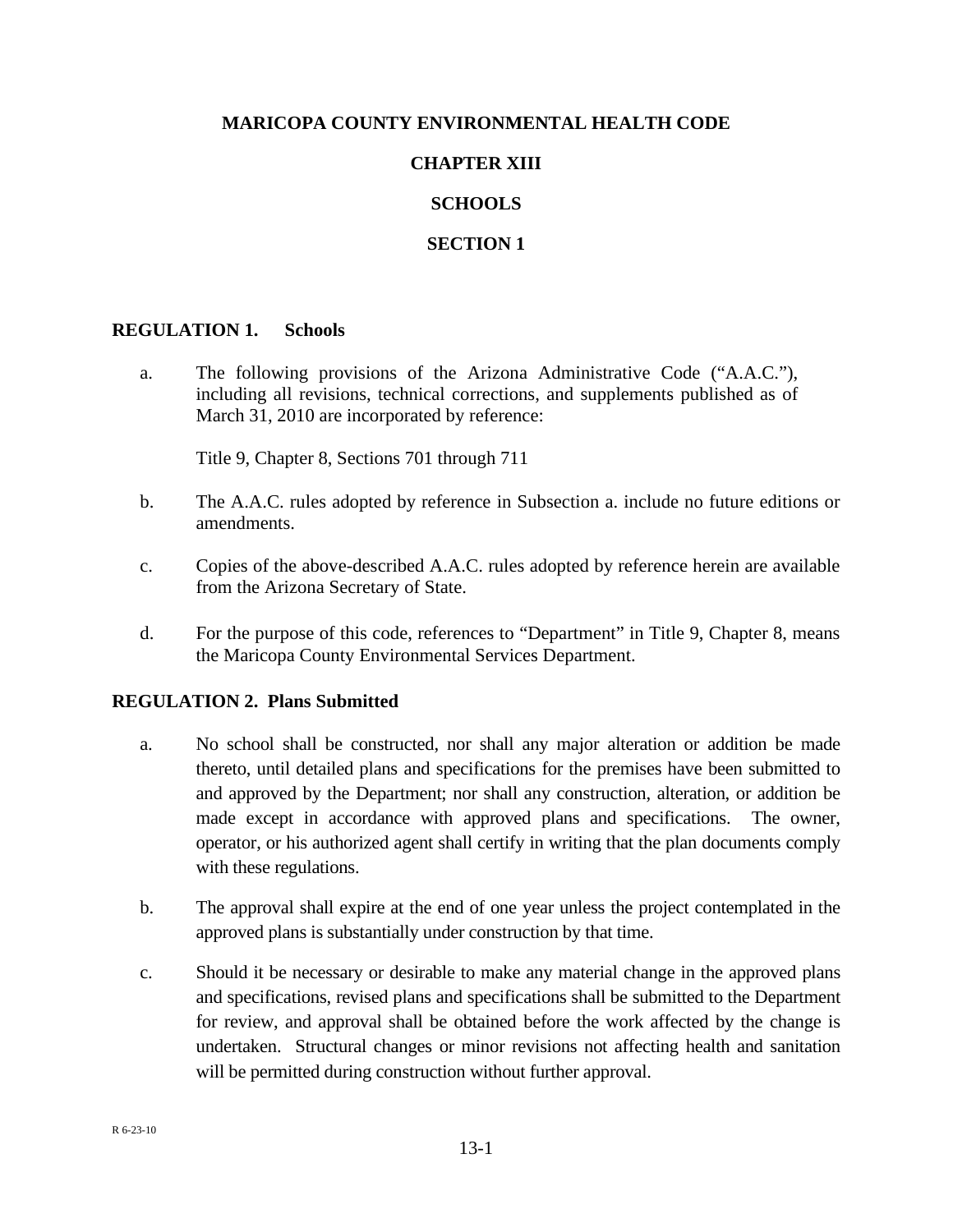## **REGULATION 3. Permit Required**

No person shall operate a school without a valid permit to do so from the Department, or other than in compliance with this code and any other applicable State or County regulation. The permit shall be posted in a conspicuous place on the premises of the establishment.

## **REGULATION 4. New Owner Transition**

The Department may grant the new owner of a school approval to operate without a permit provided the following requirements are met:

- a. The new owner shall apply and receive written approval from the Department prior to operating.
- b. The time between the ownership change and issuance of the required permit to operate must not exceed 30 days.
- c. The previous owner of the establishment must have a valid issued permit at time of the ownership change.
- d. The facility is not undergoing a major alteration or addition. Facilities undergoing a major alteration or addition are not approved for a new owner transition and must submit plans to the Department for review. The new owner must not complete any major alteration or addition to the physical facility which has not been approved by the Department.
- e. The new owner agrees to immediately cease operations if any of the following occur:
	- 1. An imminent health hazard such as fire, flood, electrical or water outage, sewage backup, misuse of poisonous or toxic materials, onset of an apparent foodborne illness outbreak, gross insanitary occurrence or condition, or other circumstance that may endanger public health.
	- 2. Evidence of live insect and/or vermin activity.
	- 3. Missing or inoperable plumbing fixtures essential to facility operations.
	- 4. Inadequate supply of hot and cold water.

## **REGULATION 5. Adoption of International Codes**

Conformance with the following requirements or similar requirements must be adhered to for the determination of Maricopa County Environmental Health Code compliance with plumbing and